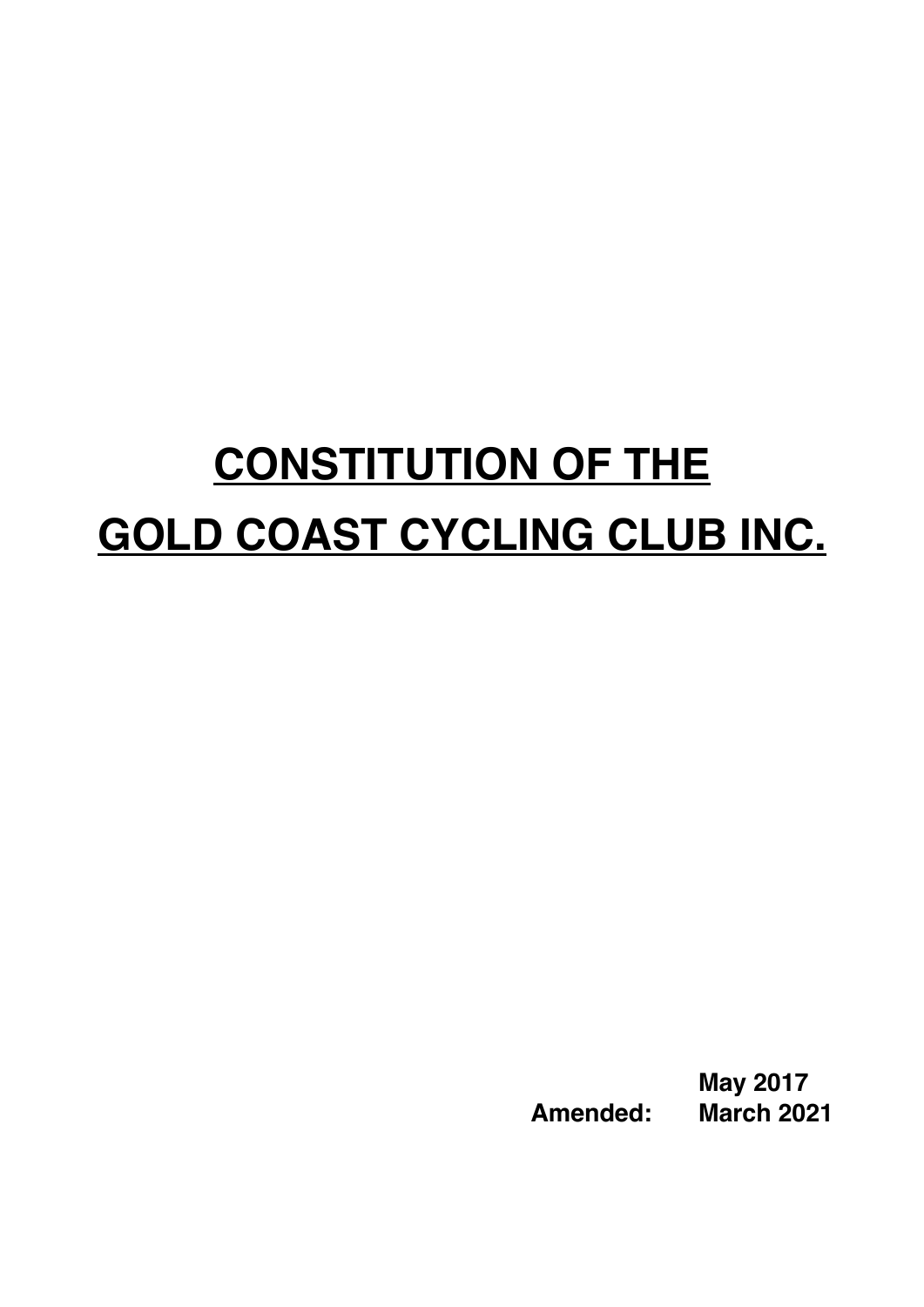# **1 Interpretation**

(1) In these rules—

*Act* means the *Associations Incorporation Act 1981.*

# *present*—

(a) at a management committee meeting, see rule 23(6); or

(b) at a general meeting, see rule 37(2).

(2) A word or expression that is not defined in these model rules, but is defined in the Act has, if the context permits, the meaning given by the Act.

# **2 Name**

The name of the incorporated association is Gold Coast Cycling Club Inc. (hereto in this constitution referred to as "the Club" or "the association").

# **3 Objects**

The objects of the Club are—

(1) To foster the sport of cycling, to look after and care for the interest of all Club members.

(2) To manage and control the sport of cycling in accordance with and having regard to the rules and regulations of AusCycling and Union Cycliste International.

(3) To ensure that cycling is carried on in a manner, which secures and enhances the safety of participants, officials, spectators and the public and which allows the sport to be competitive and fair. (4) To organise and conduct regular club racing, both road and track, including Club championships.

(5) To assume complete control of handicapping and other matters in relation to Club racing.

(6) To keep authentic records at all times of handicaps and results of Club events.

(7) To encourage members to participate in Open Events and assist them to aspire to be Club, State, National and International Champions.

(8) To liaise with other clubs and their members in order to foster friendly relationships and competition.

(9) To pursue through itself or any other such entity, commercial arrangements, including sponsorship and marketing opportunities as are appropriate to further these Objects.

(10) To legislate on all disputes and difficulties within the Club.

(11) To formulate or adopt and implement appropriate policies, including policies in relation to representative selection, sexual harassment, equal opportunity, equity, drugs in sport, health, safety, infectious diseases, management committee responsibilities and such other matters as arise from time to time as issues to be addressed in cycling.

(12) To frame such rules as may be necessary to preserve and maintain the objects as listed above and to encourage friendly relationships and social activity within the Club.

# **4 Powers**

(1) Solely for furthering the Objects, the Club has the rights, powers and privileges conferred on it under the Act.

(2) The Club has the powers of an individual.

- (3) The Club may, for example—
	- (a) enter into contracts; and
	- (b) acquire, hold, deal with and dispose of property; and
	- (c) make charges for services and facilities it supplies; and

(d) do other things necessary or convenient to be done in carrying out its affairs.

(4) The Club may take over the funds and other assets and liabilities of the present incorporated associations being Gold Coast Goldstars Cycling Club Inc. and Gold Coast Cycling Club Inc.

(5) The Club may also issue secured and unsecured notes, debentures and debenture stock for the Club.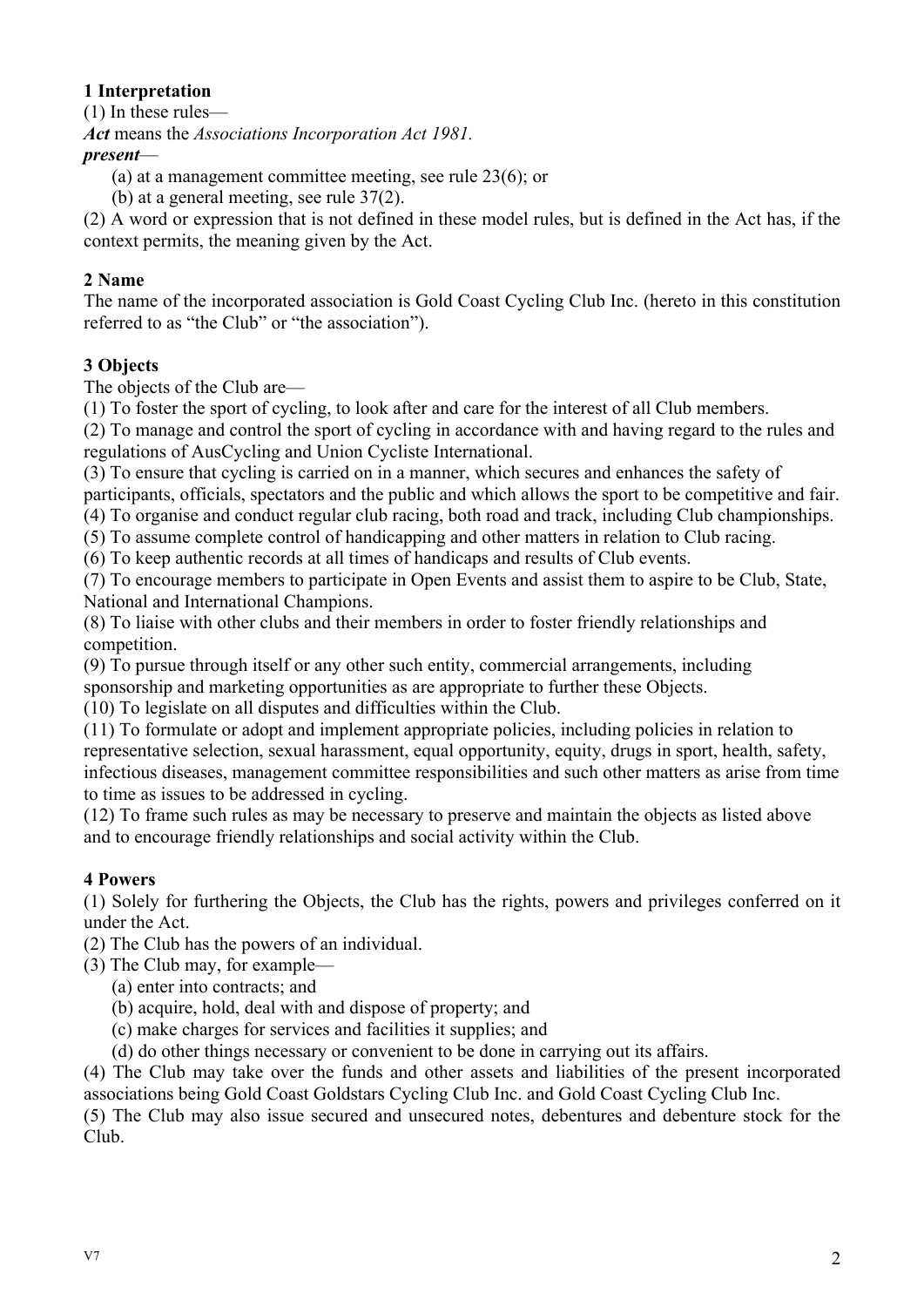# **5 Classes of members**

(1) The membership of the Club consists of the following classes of members —

(a) Ordinary (Voting)

(b) Non Voting

(c) Life

(2) The number of each class of members shall be unlimited.

(3) Ordinary (Voting) members shall be those members who have reached the age of 18, must be a current financial member and must support the objects of the Club.

(4) Non Voting members shall be those members who have not reached the age of 18, must be a current financial member and must support the objects of the Club.

(5) Life members - the following conditions apply to life membership —

(a) members may nominate to the secretary, for consideration by the management committee, the name of any member or supporter of the Club for recognition of official services rendered over a period in excess of five years, for life membership;

(b) the nomination of such person must be made at least one (1) month prior to the date of the general meeting or special general meeting;

(b) the consideration of the management committee shall be submitted to the general meeting or special general meeting for approval;

(c) only one life membership may be appointed by the Club in any calendar year;

(d) a member who has been accorded life membership in another club for services to cycling may apply to have such award transferred to the Club;

(e) life members may attend free of charge any function held by the Club;

(f) life members must fulfil the conditions of that of an ordinary member in order to vote at any meeting of the Club;

(g) life members must fulfil the conditions of that of an ordinary member to be eligible for election to the management committee, as mentioned in rule 18, subrule (3).

# **6 Automatic membership**

A person who, on the day the association is incorporated, was a member of the unincorporated association and who, on or before a day fixed by the management committee, agrees in writing to become a member of the incorporated association, must be admitted by the management committee—

(a) to the equivalent class of membership of the association as the member held in the unincorporated association; or

(b) if there is no equivalent class of membership—as an ordinary member.

# **7 New membership**

(1) At the next meeting of the management committee after the receipt of any application (made via the process administered by both the Club and AusCycling) and the fee applicable for any class of membership, such application shall be considered by the management committee, who shall thereupon determine upon the admission or rejection of the applicant.

(2) Any applicant who receives a majority of the votes of the members of the management committee present at the meeting at which such application is being considered shall be accepted as a member to the class of membership applied for.

# **8 Membership fees**

(1) The membership fee for each ordinary membership and for each other class of membership (if any)—

(a) is the amount decided by the members from time to time at a general meeting; and

(b) is payable when, and in the way, the management committee decides.

(2) A member of the incorporated association who, before becoming a member, has paid the members annual subscription for membership of the unincorporated association on or before a day fixed by the management committee, is not liable to pay a further amount of annual subscription for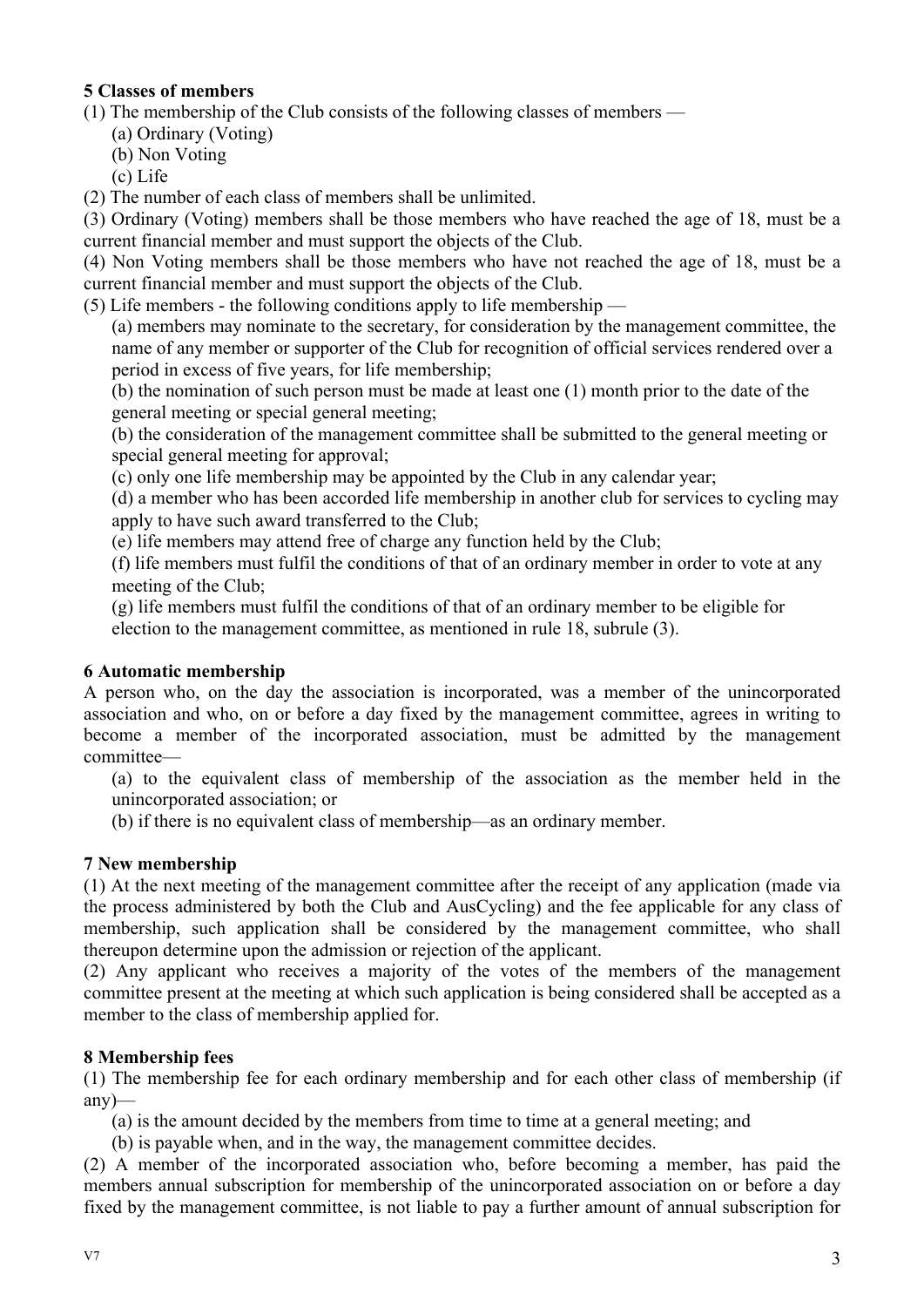the period before the day fixed by the management committee as the day on which the next annual subscription is payable.

# **9 Admission and rejection of new members**

(1) The management committee must consider an application for membership at the next committee meeting held after it receives—

(a) the application for membership; and

(b) the appropriate membership fee for the application.

(2) The management committee must ensure that, as soon as possible after the person applies to become a member of the association, and before the management committee considers the persons application, the person is advised—

(a) whether or not the Club has public liability insurance; and

(b) if the Club has public liability insurance—the amount of the insurance.

(3) The management committee must decide at the meeting whether to accept or reject the application.

(4) If a majority of the members of the management committee present at the meeting vote to accept the applicant as a member, the applicant must be accepted as a member for the class of membership applied for.

(5) The secretary of the Club must, as soon as practicable after the management committee decides to accept or reject an application, give the applicant a written notice of the decision.

#### **10 When membership ends**

(1) A member may resign from the Club by giving a written notice of resignation to the secretary.

- (2) The resignation takes effect at—
	- (a) the time the notice is received by the secretary; or
	- (b) if a later time is stated in the notice—the later time.
- (3) The management committee may terminate a member's membership if the member—
	- (a) is convicted of an indictable offence; or
	- (b) does not comply with any of the provisions of these rules; or
	- (c) has membership fees in arrears for at least 2 months; or

(d) conducts himself or herself in a way considered to be injurious or prejudicial to the character or interests of the Club.

(4) Before the management committee terminates a members membership, the committee must give the member a full and fair opportunity to show why the membership should not be terminated.

(5) If, after considering all representations made by the member, the management committee decides to terminate the membership, the secretary of the committee must give the member a written notice of the decision.

#### **11 Appeal against rejection or termination of membership**

(1) A person whose application for membership has been rejected, or whose membership has been terminated, may give the secretary written notice of the person's intention to appeal against the decision at a special general meeting.

(2) A notice of intention to appeal must be given to the secretary within 1 month after the person receives written notice of the decision.

(3) If the secretary receives a notice of intention to appeal, the secretary must, within 1 month after receiving the notice, call a special general meeting to decide the appeal.

#### **12 Special general meeting to decide appeal against rejection or termination of membership**

(1) The special general meeting to decide an appeal must be held within 3 months after the secretary receives the notice of intention to appeal (See Rule 37 (1)(c)).

(2) At the meeting, the applicant must be given a full and fair opportunity to show why the application should not be rejected or the membership should not be terminated.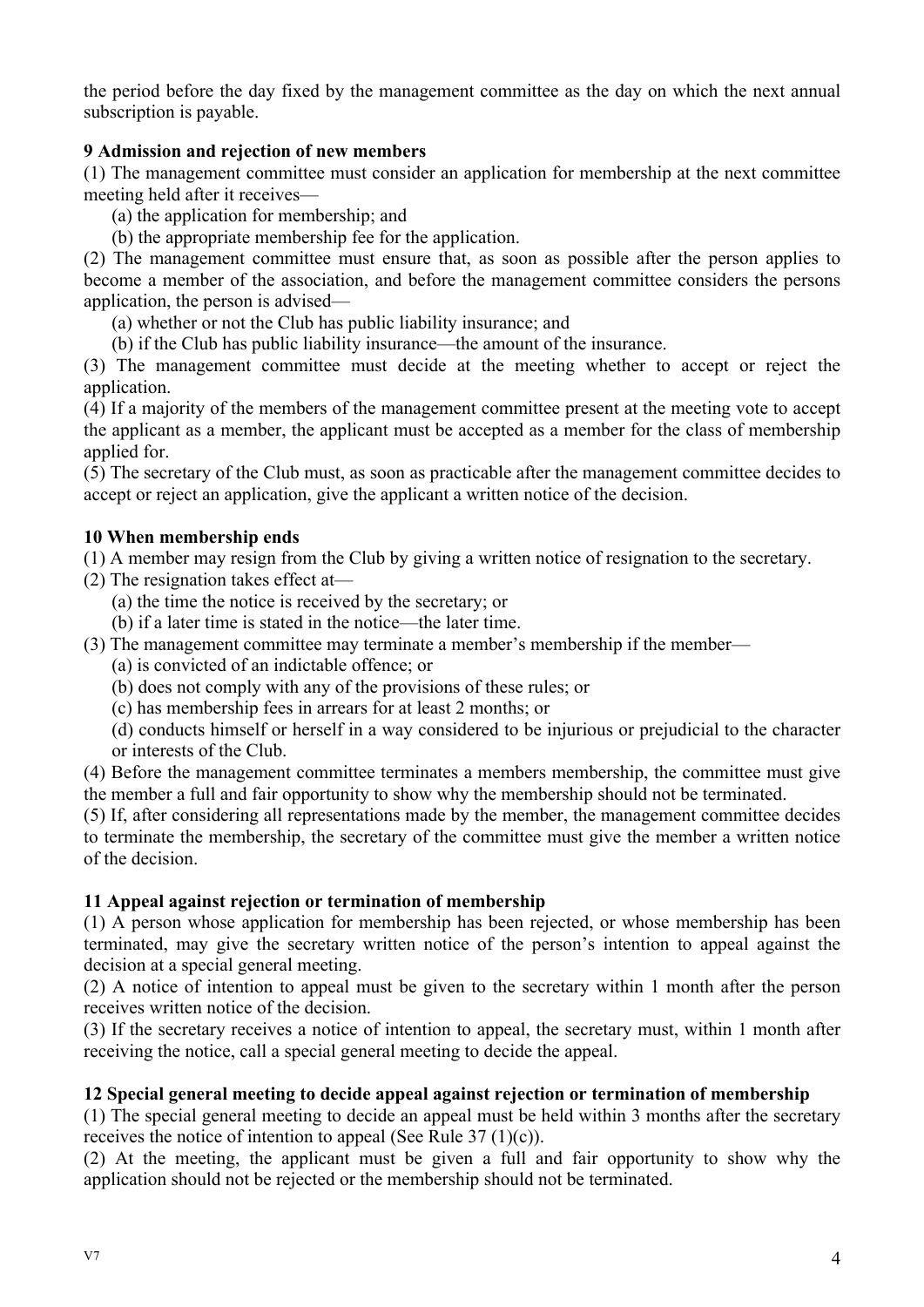(3) Also, the management committee and the members of the committee who rejected the application or terminated the membership must be given a full and fair opportunity to show why the application should be rejected or the membership should be terminated.

(4) An appeal must be decided by a majority vote of the members present and eligible to vote at the meeting.

(5) If a person whose application for membership has been rejected does not appeal against the decision within 1 month after receiving written notice of the decision, or the person appeals but the appeal is unsuccessful, the secretary must, as soon as practicable, refund the membership fee paid by the person.

# **13 Register of members**

(1) The management committee must keep a register of members of the Club.

- (2) The register must include the following particulars for each member—
	- (a) the full name of the member;
	- (b) the postal or residential address of the member;
	- (c) the date of admission as a member;
	- (d) the date of death or time of resignation of the member;
	- (e) details about the termination or reinstatement of membership;
	- (f) any other particulars the management committee or the members at a general meeting decide.
- (3) The register must be open for inspection by members of the Club at all reasonable times.
- (4) A member must contact the secretary to arrange an inspection of the register.

(5) However, the management committee may, on the application of a member of the Club, withhold information about the member (other than the members full name) from the register available for inspection if the management committee has reasonable grounds for believing the disclosure of the information would put the member at risk of harm.

# **14 Prohibition on use of information on register of members**

(1) A member of the Club must not—

(a) use information obtained from the register of members of the Club to contact, or send material to, another member of the Club for the purpose of advertising for political, religious, charitable or commercial purposes; or

(b) disclose information obtained from the register to someone else, knowing that the information is likely to be used to contact, or send material to, another member of the Club for the purpose of advertising for political, religious, charitable or commercial purposes.

(2) Subrule (1) does not apply if the use or disclosure of the information is approved by the Club.

# **15 Appointment or election of secretary**

(1) The secretary must be an individual residing in Queensland, or in another State but not more than 65km from the Queensland border, who is a member of the association elected by the association as secretary.

(2) If the association has not elected an interim officer as secretary for the association before its incorporation, the members of the management committee must ensure a secretary is appointed or elected for the association within 1 month after incorporation.

(3) If a vacancy happens in the office of secretary, the members of the management committee must ensure a secretary is appointed or elected for the association within 1 month after the vacancy happens.

# **16 Removal of secretary**

(1) The management committee of the association may at any time remove a person appointed by the committee as the secretary.

(2) If the management committee removes a person as secretary the person remains a member of the management committee. Removal of a member of the management committee is dealt with in Rule 20.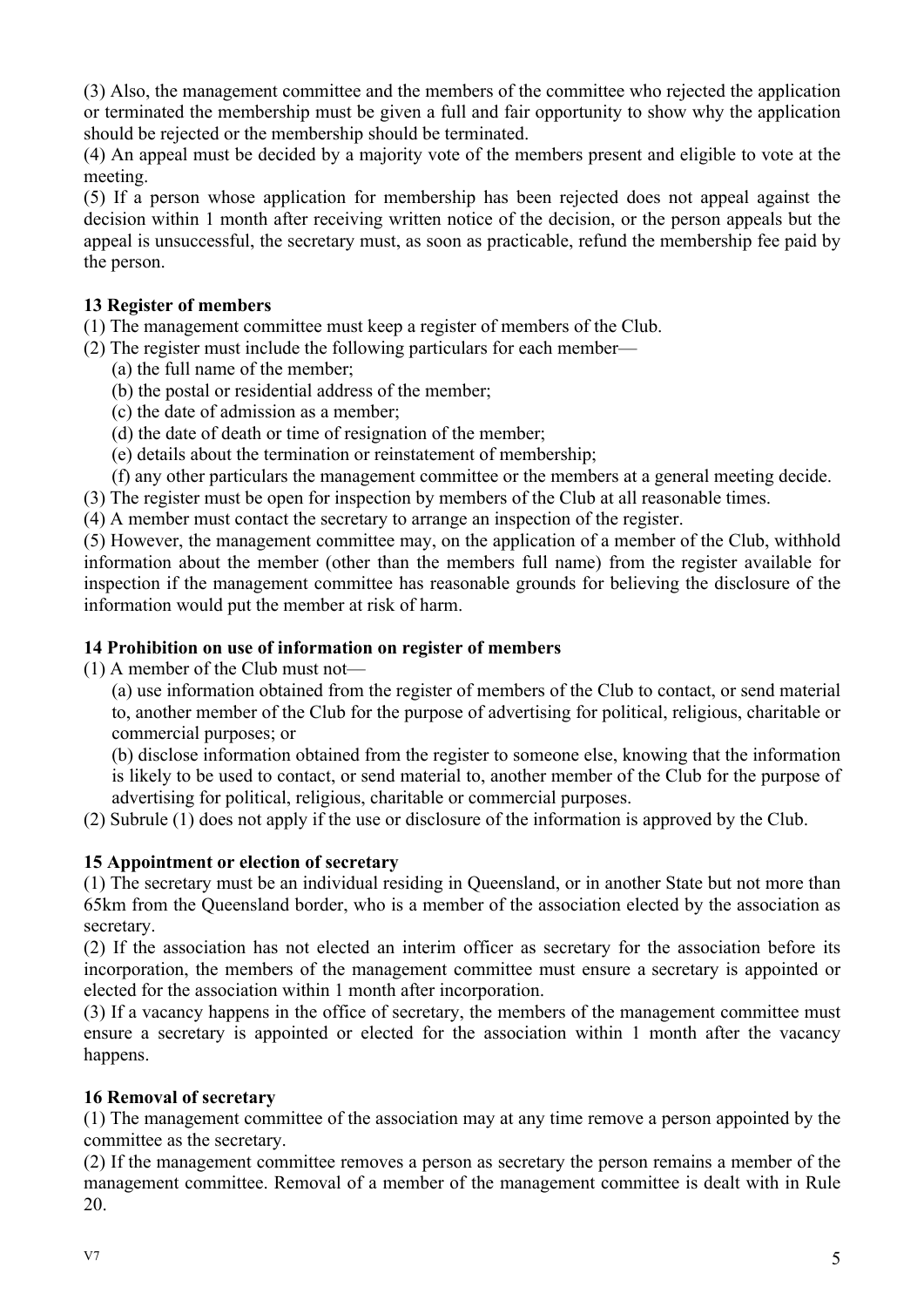# **17 Functions of secretary**

The secretary's functions include, but are not limited to—

- (a) calling meetings of the Club, including preparing notices of a meeting and of the business to be conducted at the meeting in consultation with the president of the Club; and
- (b) keeping minutes of each meeting; and
- (c) keeping copies of all correspondence and other documents relating to the Club; and
- (d) maintaining the register of members of the Club.

#### **18 Membership of management committee**

(1) The management committee of the Club consists of a president, secretary, treasurer, and no more than six (6) members of the Club, as elected at the annual general meeting or any general meeting. A maximum of nine (9) members in total.

(2) A member of the management committee, other than a secretary appointed by the management committee under rule 15(1)(b)(iii), must be a member of the Club.

(3) At each annual general meeting of the Club, the members of the management committee must retire from office, but are eligible, on nomination, for re-election.

(4) A member of the Club may be appointed to a casual vacancy on the management committee under rule 21.

(5) Upon election to the management committee, a management committee member or members may be allotted by the management committee, decided by a majority vote of members of the committee present, as mentioned in rule 23, subrule 7, to the position of vice president in order to further facilitate the objects of the Club.

#### **19 Electing the management committee - annual general meeting**

- (1) A member of the management committee may only be elected as follows—
	- (a) any 2 members of the Club may nominate another member (the *candidate*) to serve as a member of the management committee;
	- (b) the nomination must be—
		- (i) in writing; and
		- (ii) signed by the candidate and the members who nominated him or her; and

(iii) given to the secretary at least 14 days before the annual general meeting at which the election is to be held;

(c) each member of the Club present and eligible to vote at the annual general meeting may vote for 1 candidate for each vacant position on the management committee;

(d) if, at the start of the meeting, there are not enough candidates nominated, nominations may be taken from the floor of the meeting.

- (2) A person may be a candidate only if the person—
	- (a) is an adult; and
	- (b) is not ineligible to be elected as a member under section 61A of the Act.

(3) A list of the candidates names in alphabetical order, with the names of the members who nominated each candidate, must be posted in a conspicuous place in the office or usual place of meeting of the Club for at least 7 days immediately preceding the annual general meeting.

(4) If required by the management committee, balloting lists must be prepared containing the names of the candidates in alphabetical order.

(5) The management committee must ensure that, before a candidate is elected as a member of the management committee, the candidate is advised—

- (a) whether or not the Club has public liability insurance; and
- (b) if the Club has public liability insurance—the amount of the insurance.

#### **20 Resignation, removal or vacation of office of management committee member**

(1) A member of the management committee may resign from the committee by giving written notice of resignation to the secretary.

(2) The resignation takes effect at—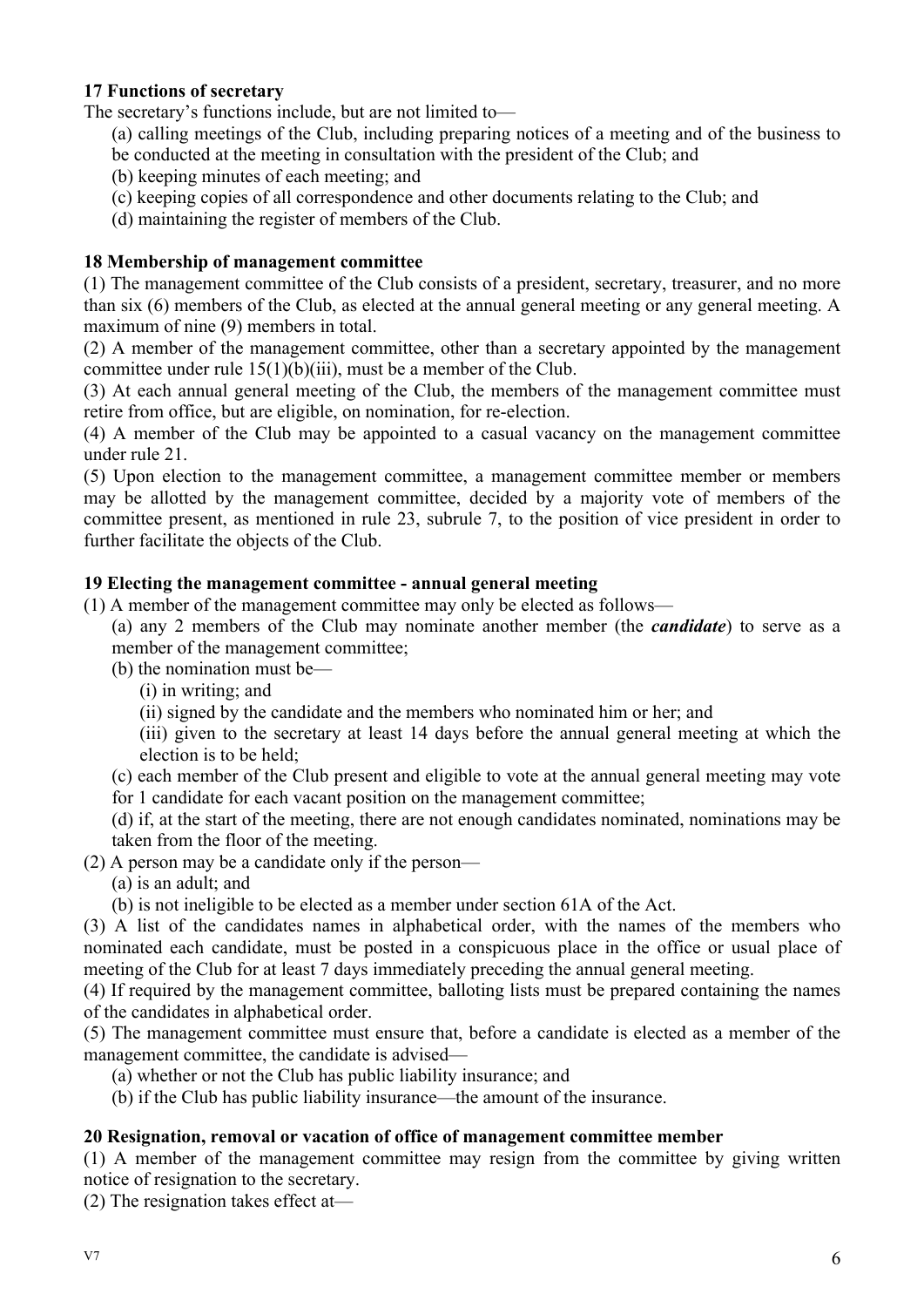(a) the time the notice is received by the secretary; or

(b) if a later time is stated in the notice—the later time.

(3) A member may be removed from office upon the calling of a special general meeting of the Club if a majority of the members present and eligible to vote at the meeting vote in favour of removing the member (See Rule 37 (1) (d)).

(4) Before a vote of members is taken about removing the member from office, the member must be given a full and fair opportunity to show cause why he or she should not be removed from office.

(5) A member has no right of appeal against the member's removal from office under this rule.

(6) A member immediately vacates the office of member in the circumstances mentioned in section 64(2) of the Act.

# **21 Vacancies on management committee**

(1) If a casual vacancy happens on the management committee, the continuing members of the committee may appoint another member of the Club to fill the vacancy until the next annual general meeting.

(2) The continuing members of the management committee may act despite a casual vacancy on the management committee.

(3) However, if the number of committee members is less than the number fixed under rule 24(1) as a quorum of the management committee, the continuing members may act only to—

(a) increase the number of management committee members to the number required for a quorum; or

(b) call a general meeting of the Club.

# **22 Functions of management committee**

(1) Subject to these rules or a resolution of the members of the Club carried at a general meeting, the management committee has the general control and management of the administration of the affairs, property and funds of the Club.

(2) The management committee has authority to interpret the meaning of these rules and any matter relating to the Club on which the rules are silent, but any interpretation must have regard to the Act, including any regulation made under the Act.

*Note*—

The Act prevails if the associations rules are inconsistent with the Act—see section 1B of the Act.

(3) The management committee may exercise the powers of the Club—

(a) to borrow, raise or secure the payment of amounts in a way the members of the Club decide; and

(b) to secure the amounts mentioned in paragraph (a) or the payment or performance of any debt, liability, contract, guarantee or other engagement incurred or to be entered into by the Club in any way, including by the issue of debentures (perpetual or otherwise) charged upon the whole or part of the Club's property, both present and future; and

(c) to purchase, redeem or pay off any securities issued; and

(d) to borrow amounts from members and pay interest on the amounts borrowed; and

(e) to mortgage or charge the whole or part of its property; and

(f) to issue debentures and other securities, whether outright or as security for any debt, liability or obligation of the Club; and

(g) to provide and pay off any securities issued; and

(h) to invest in a way the members of the Club may from time to time decide.

(4) For subrule (3)(d), the rate of interest must not be more than the current rate being charged for overdrawn accounts on money lent (regardless of the term of the loan) by—

(a) the financial institution for the Cub; or

(b) if there is more than 1 financial institution for the association—the financial institution nominated by the management committee.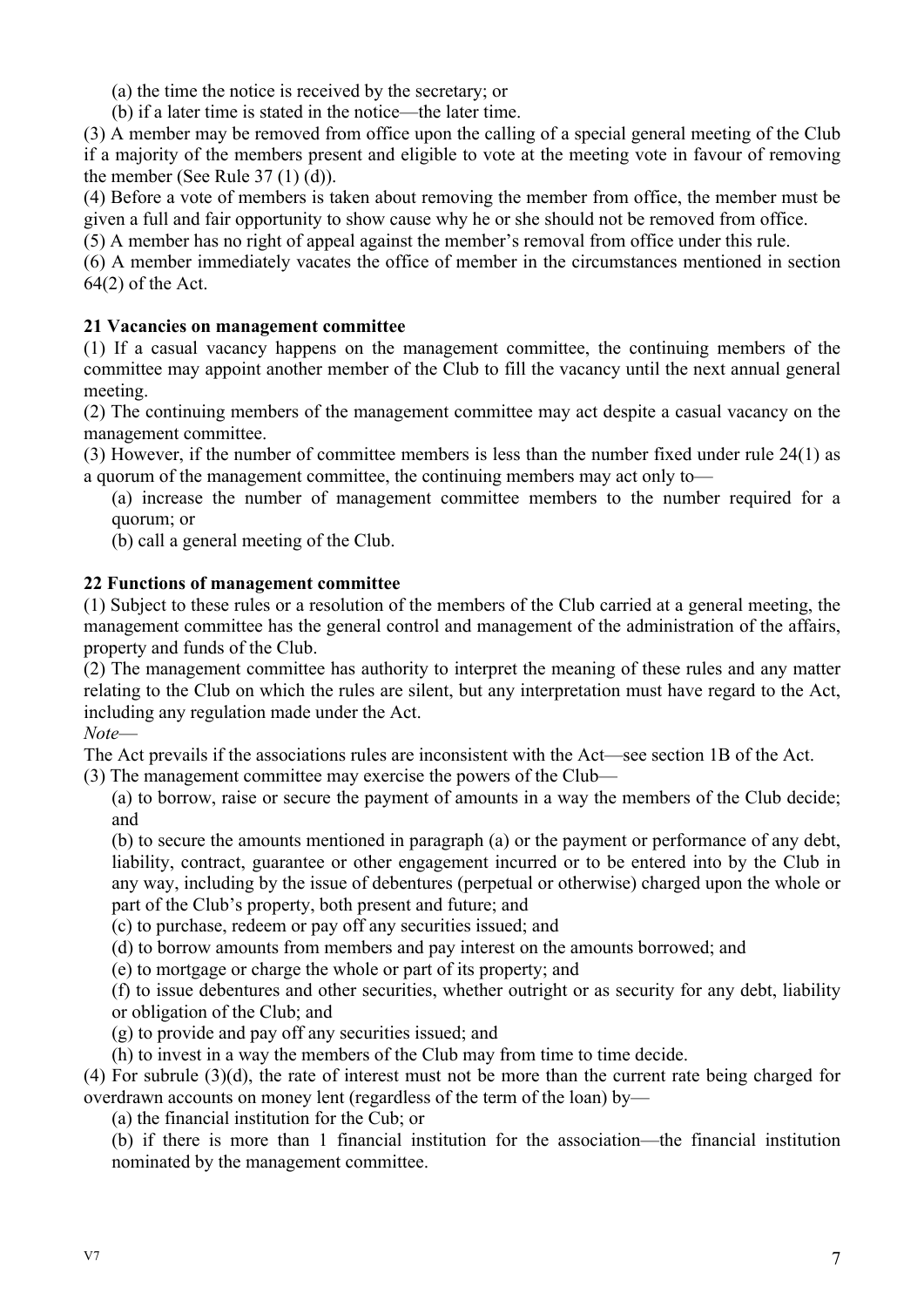# **23 Meetings of management committee**

(1) Subject to this rule, the management committee may meet and conduct its proceedings as it considers appropriate.

(2) The management committee must meet at least once every 4 months to exercise its functions.

(3) The management committee must decide how a meeting is to be called.

(4) Notice of a meeting is to be given in the way decided by the management committee.

(5) The management committee may hold meetings, or permit a committee member to take part in its meetings, by using any technology that reasonably allows the member to hear and take part in discussions as they happen.

(6) A committee member who participates in the meeting as mentioned in subrule (5) is taken to be present at the meeting.

(7) A question arising at a committee meeting is to be decided by a majority vote of members of the committee present at the meeting and, if the votes are equal, the question is decided in the negative.

(8) A member of the management committee must not vote on a question about a contract or proposed contract with the Club if the member has an interest in the contract or proposed contract and, if the member does vote, the members vote must not be counted.

(9) The president is to preside as chairperson at a management committee meeting.

(10) If there is no president or if the president is not present within 10 minutes after the time fixed for a management committee meeting, the vice president is to preside as chairperson. If the vice president is not present within 10 minutes after the time fixed for a management committee meeting, members may choose 1 of their number to preside as chairperson at the meeting.

#### **24 Quorum for, and adjournment of, management committee meeting**

(1) At a management committee meeting, more than 50% of the members elected to the committee as at the close of the last general meeting of the members form a quorum.

(2) If there is no quorum within 30 minutes after the time fixed for a management committee meeting called on the request of members of the committee, the meeting lapses.

(3) If there is no quorum within 30 minutes after the time fixed for a management committee meeting called other than on the request of the members of the committee—

(a) the meeting is to be adjourned for at least 1 day; and

(b) the members of the management committee who are present are to decide the day, time and place of the adjourned meeting.

(4) If, at an adjourned meeting mentioned in subrule (3), there is no quorum within 30 minutes after the time fixed for the meeting, the meeting lapses.

#### **25 Special meeting of management committee**

(1) If the secretary receives a written request signed by at least 33% of the members of the management committee, the secretary must call a special meeting of the committee by giving each member of the committee notice of the meeting within 14 days after the secretary receives the request.

(2) If the secretary is unable or unwilling to call the special meeting, the president must call the meeting.

(3) A request for a special meeting must state—

(a) why the special meeting is called; and

(b) the business to be conducted at the meeting.

- (4) A notice of a special meeting must state—
	- (a) the day, time and place of the meeting; and
	- (b) the business to be conducted at the meeting.

(5) A special meeting of the management committee must be held within 14 days after notice of the meeting is given to the members of the management committee.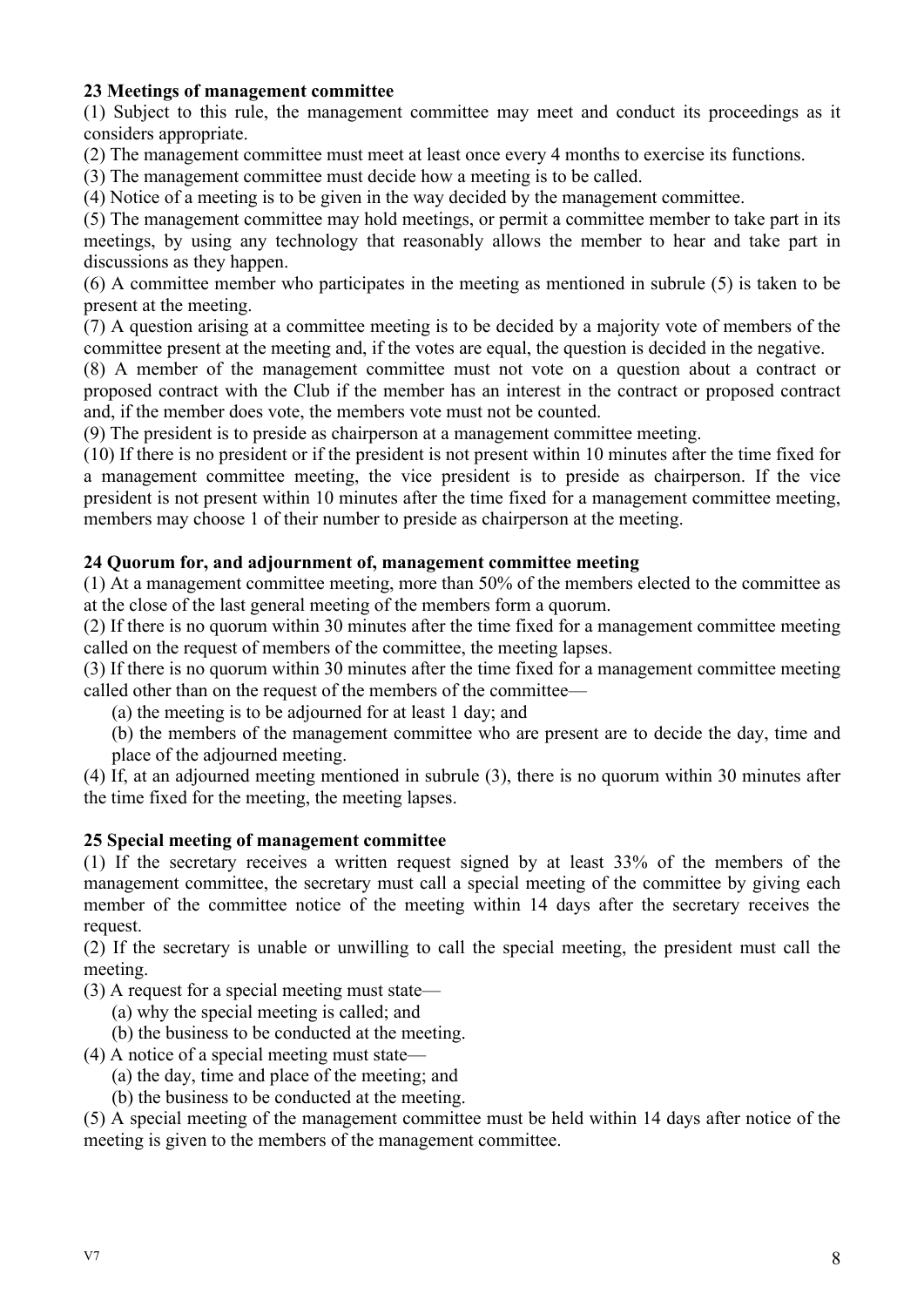#### **26 Minutes of management committee meetings**

(1) The secretary must ensure full and accurate minutes of all questions, matters, resolutions and other proceedings of each management committee meeting are entered in a minute book.

(2) To ensure the accuracy of the minutes, the minutes of each management committee meeting must be moved and seconded by members of the management committee who were present at that meeting. The minutes are to be signed by the chairperson of the meeting, or the chairperson of the next management committee meeting, verifying their accuracy.

#### **27 Appointment of subcommittees**

(1) The management committee may appoint a subcommittee consisting of members of the Club considered appropriate by the committee to help with the conduct of the Club operations.

(2) A member of the subcommittee who is not a member of the management committee is not entitled to vote at a management committee meeting.

(3) The president of the Club is considered an ex officio member of all subcommittees and is

afforded the same rights as other members of the subcommittee. The president does not

automatically assume the role of chairperson as mentioned in subrule (4) and (5).

(4) A subcommittee may elect a chairperson of its meetings.

(5) If a chairperson is not elected, or if the chairperson is not present within 10 minutes after the time fixed for a meeting, the members present may choose 1 of their number to be chairperson of the meeting.

(6) A subcommittee may meet and adjourn as it considers appropriate.

(7) A question arising at a subcommittee meeting is to be decided by a majority vote of the members present at the meeting and, if the votes are equal, the question is decided in the negative.

#### **28 Acts not affected by defects or disqualifications**

(1) An act performed by the management committee, a subcommittee or a person acting as a member of the management committee is taken to have been validly performed.

(2) Subrule (1) applies even if the act was performed when—

(a) there was a defect in the appointment of a member of the management committee, subcommittee or person acting as a member of the management committee; or

(b) a management committee member, subcommittee member or person acting as a member of the management committee was disqualified from being a member.

#### **29 Resolutions of management committee without meeting**

(1) A written resolution signed by each member of the management committee is as valid and effectual as if it had been passed at a committee meeting that was properly called and held.

(2) A resolution mentioned in subrule (1) may consist of several documents in like form, each signed by 1 or more members of the committee.

#### **30 First annual general meeting**

The first annual general meeting must be held within 6 months after the end date of the association's first reportable financial year.

#### **31 Subsequent annual general meetings**

Each subsequent annual general meeting must be held—

- (a) at least once each year; and
- (b) within 6 months after the end date of the association's reportable financial year.

#### **32 Business to be conducted at annual general meeting of level 1 incorporated associations and particular level 2 and 3 incorporated associations**

(1) This rule applies only if the association is—

- (a) a level 1 incorporated association; or
- (b) a level 2 incorporated association to which section 59 of the Act applies; or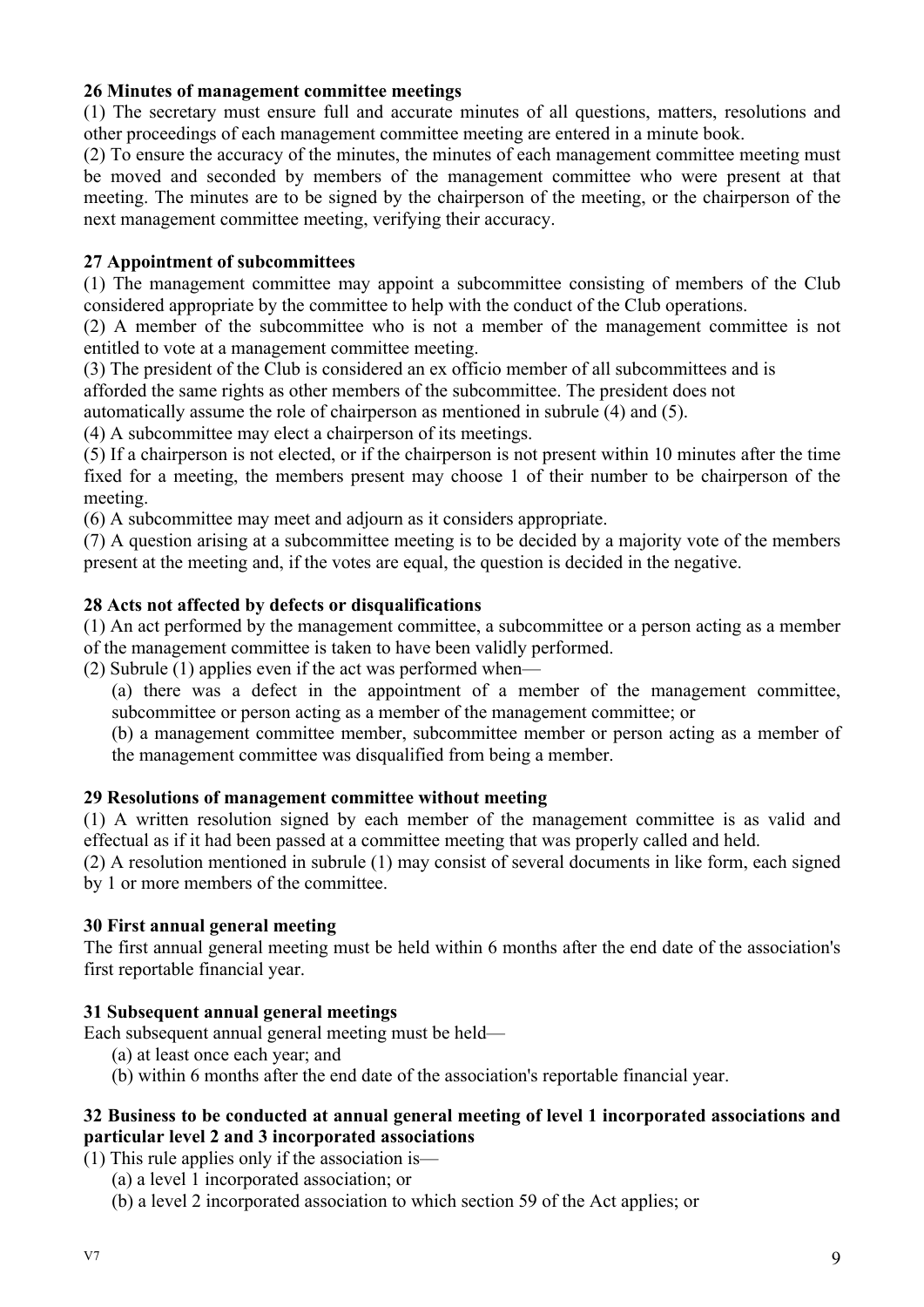(c) a level 3 incorporated association to which section 59 of the Act applies.

(2) The following business must be conducted at each annual general meeting of the association—

(a) receiving the association's financial statement, and audit report, for the last reportable financial year;

- (b) presenting the financial statement and audit report to the meeting for adoption;
- (c) electing members of the management committee;

(d) for a level 1 incorporated association—appointing an auditor or an accountant for the present financial year;

(e) for a level 2 incorporated association, or a level 3 incorporated association, to which section 59 of the Act applies—appointing an auditor, an accountant or an approved person for the present financial year.

# **33 Business to be conducted at annual general meeting of other level 2 incorporated associations**

(1) This rule applies only if the association is a level 2 incorporated association to which section 59A of the Act applies.

(2) The following business must be conducted at each annual general meeting of the association—

(a) receiving the association's financial statement, and signed statement, for the last reportable financial year;

(b) presenting the financial statement and signed statement to the meeting for adoption;

- (c) electing members of the management committee;
- (d) appointing an auditor, an accountant or an approved person for the present financial year.

# **34 Business to be conducted at annual general meeting of other level 3 incorporated associations**

(1) This rule applies only if the association is a level 3 incorporated association to which section 59B of the Act applies.

(2) The following business must be conducted at each annual general meeting of the association—

(a) receiving the association's financial statement, and signed statement, for the last reportable financial year;

- (b) presenting the financial statement and signed statement to the meeting for adoption;
- (c) electing members of the management committee.

# **35 Calling an annual general meeting**

(1) The secretary may call an annual general meeting of the Club at the direction of the management committee and per Rule 31.

(2) The secretary must give at least 28 days notice of an annual general meeting to each member of the Club.

(3) If the secretary is unable or unwilling to call the meeting, the president must call the meeting.

(4) The management committee may decide the way in which the notice must be given.

(5) As per Rule 19, nominations for the office of management committee must be given to the secretary at least 14 days before the annual general meeting and be posted in a conspicuous place at least 7 days before the annual general meeting.

# **36 Calling a general meeting**

(1) From time to time the secretary may call a general meeting of the Club at the direction of the management committee.

(2) The secretary must give at least 14 days notice of a general meeting to each member of the Club.

(3) The secretary must state—

- (a) why the general meeting is being called; and
- (b) the business to be conducted at the meeting including any special resolutions.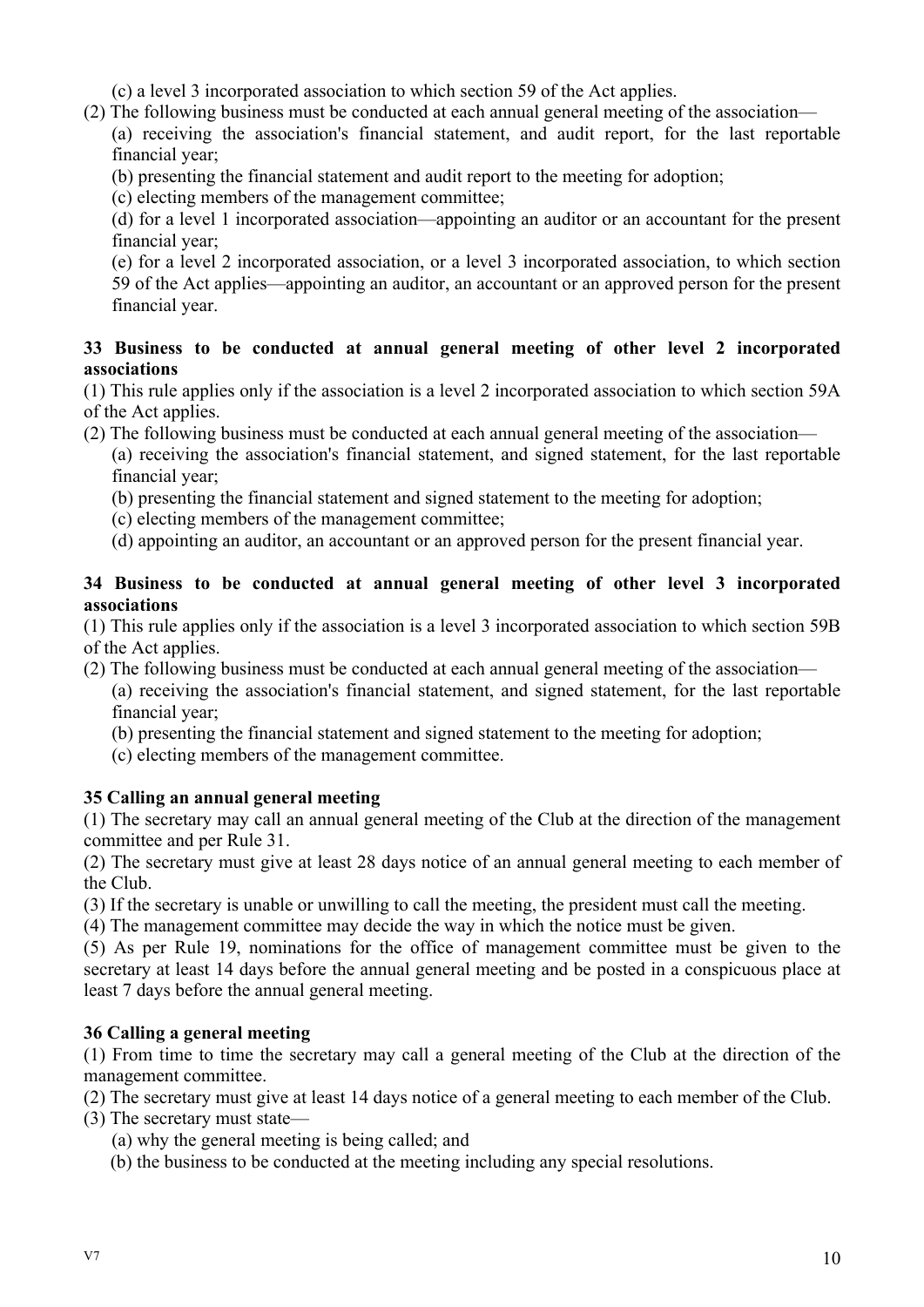# **37 Calling a special general meeting**

(1) The secretary must call a special general meeting by giving each member of the Club notice of the meeting within 14 days after—

- (a) being directed to call the meeting by the management committee; or
- (b) being given a written request signed by—

(i) at least 33% of the number of members of the management committee when the request is signed; or

(ii) at least the number of ordinary members of the Club equal to double the number of members of the management committee plus 1 when the request is signed.

(c) being given a written notice of an intention to appeal against the decision of the management committee -

- (i) to reject an application for membership; or
- (ii) to terminate a person's membership.

(d) being given written notice of an intention to remove a member of the management committee from their office by a majority of the management committee or at least the number of ordinary members of the Club equal to double the number of members on the management committee plus 1 when the request is signed.

- (2) A request mentioned in subrule  $(1)(b)$  must state—
	- (a) why the special general meeting is being called; and
	- (b) the business to be conducted at the meeting including any special resolutions.
- (3) A special general meeting must be held within 3 months after the secretary—
	- (a) is directed to call the meeting by the management committee; or
	- (b) is given the written request mentioned in subrule  $(1)(b)$  and subrule  $(1)(d)$ ; or
	- (c) is given the written notice of an intention to appeal mentioned in subrule  $(1)(c)$ .

(4) If the secretary is unable or unwilling to call the special meeting, the president must call the meeting.

#### **38 Quorum for, and adjournment of, an annual general meeting, general meeting and special general meeting**

(1) The quorum for a general meeting is the same number of members as are on the committee, plus 1.

(2) If the committee makes up the entire membership of the Club the quorum for a general meeting is the total number of members, minus 1.

(3) No business may be conducted at a general meeting unless there is a quorum of members when the meeting proceeds to business.

(4) If there is no quorum within 30 minutes after the time fixed for a general meeting called on the request of members of the management committee or members of the Club, the meeting lapses and

(a) the meeting is to be adjourned for at least 7 days; and

(b) the management committee is to decide the day, time and place of the adjourned meeting.

(5) The quorum for an adjourned meeting shall be at least the number of members elected or appointed to the management committee at the close of the Club's last general meeting plus 1.

(6) The chairperson may, with the consent of any meeting at which there is a quorum, and must if directed by the meeting, adjourn a meeting from time to time and from place to place.

(7) If a meeting is adjourned under subrule (5), only the business left unfinished at the meeting from which the adjournment took place may be conducted at the adjourned meeting.

(8) The secretary is not required to give the members notice of an adjournment or of the business to be conducted at an adjourned meeting unless a meeting is adjourned for at least 30 days.

(9) If a meeting is adjourned for at least 30 days, notice of the adjourned meeting must be given in the same way notice is given for an original meeting.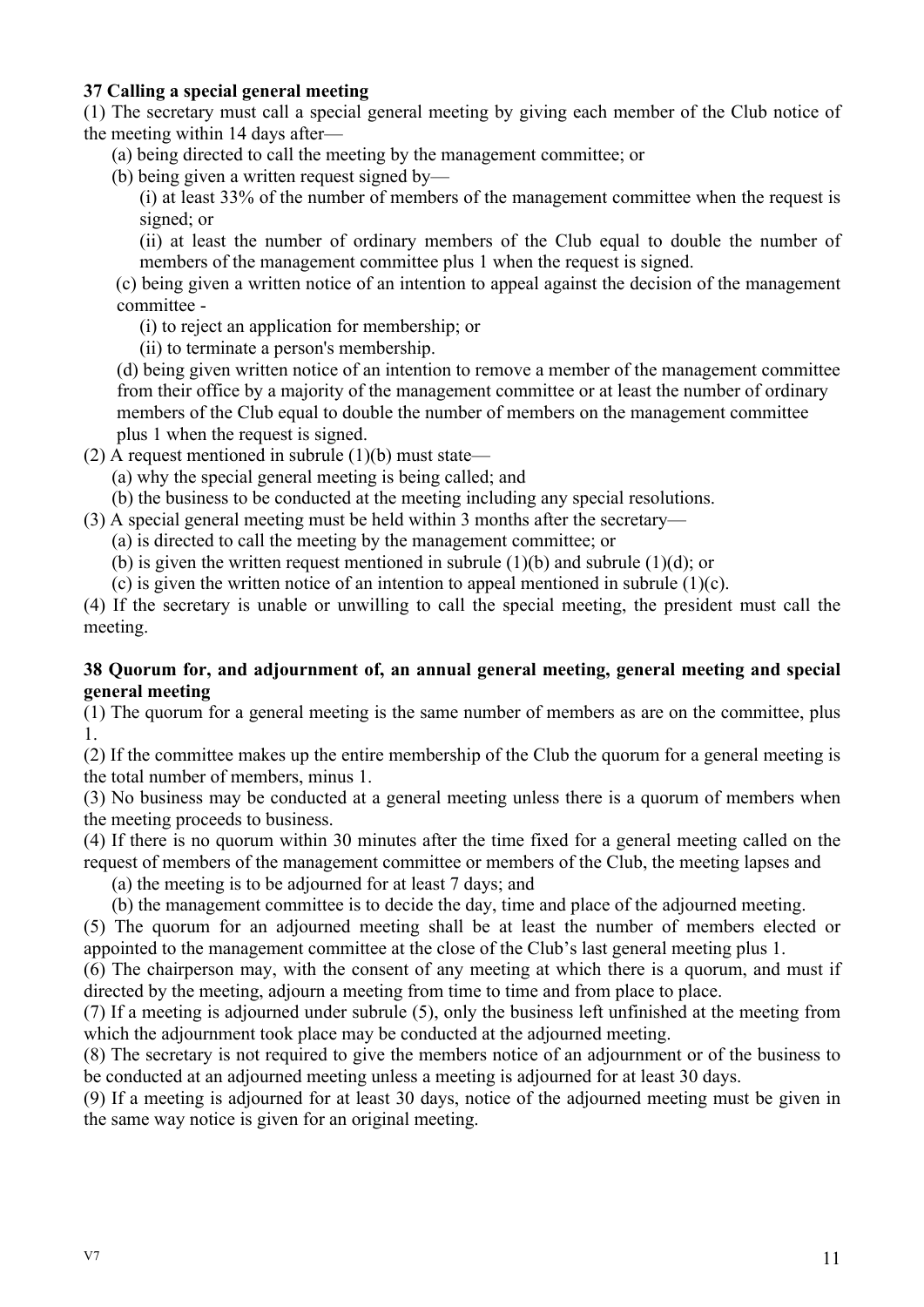# **39 Procedure at meeting**

(1) A member may take part and vote in a general meeting in person, by proxy, by attorney or by using any technology that reasonably allows the member to hear and take part in discussions as they happen.

(2) A member who participates in a meeting as mentioned in subrule (1) is taken to be present at the meeting.

(3) At each meeting—

(a) the president is to preside as chairperson; and

(b) if there is no president or if the president is not present within 15 minutes after the time fixed for the meeting or is unwilling to act, the members present must elect 1 of their number to be chairperson of the meeting; and

(c) the chairperson must conduct the meeting in a proper and orderly way.

#### **40 Voting at meeting**

(1) At a general meeting, each question, matter or resolution, other than a special resolution, must be decided by a majority of votes of the members present.

(2) Each member present and eligible to vote is entitled to 1 vote only and, if the votes are equal, the chairperson has a casting vote as well as a primary vote.

(3) A member is not entitled to vote at a general meeting if the member's subscription is in arrears at the date of the meeting.

(4) The method of voting is to be decided by the management committee.

(5) However, if at least 20% of the members present demand a secret ballot, voting must be by secret ballot.

(6) If a secret ballot is held, the chairperson must appoint 2 members to conduct the secret ballot in the way the chairperson decides.

(7) The result of a secret ballot as declared by the chairperson is taken to be a resolution of the meeting at which the ballot was held.

# **41 Proxies**

(1) An instrument appointing a proxy must be in writing and be in the following or similar form—

Gold Coast Cycling Club Inc:

| π.                            |                                        | of                         | , being                                                                                                      |
|-------------------------------|----------------------------------------|----------------------------|--------------------------------------------------------------------------------------------------------------|
| a member of the Club, appoint |                                        |                            |                                                                                                              |
|                               |                                        | of                         |                                                                                                              |
| dav                           |                                        |                            | as my proxy to vote for me on my behalf at the (annual) general meeting of the Club, to be held on the<br>of |
|                               |                                        |                            | 20                                                                                                           |
|                               | and at any adjournment of the meeting. |                            |                                                                                                              |
| Signed this                   | day of                                 | 20<br>$\ddot{\phantom{a}}$ |                                                                                                              |
|                               |                                        |                            | signature                                                                                                    |

(2) The instrument appointing a proxy must—

(a) if the appointor is an individual—be signed by the appointor or the appointor's attorney properly authorised in writing; or

- (b) if the appointor is a corporation—
	- (i) be under seal; or
	- (ii) be signed by a properly authorised officer or attorney of the corporation.

(3) A proxy may be a member of the Club or another person.

(4) The instrument appointing a proxy is taken to confer authority to demand or join in demanding a secret ballot.

(5) Each instrument appointing a proxy must be given to the secretary before the start of the meeting or adjourned meeting at which the person named in the instrument proposes to vote.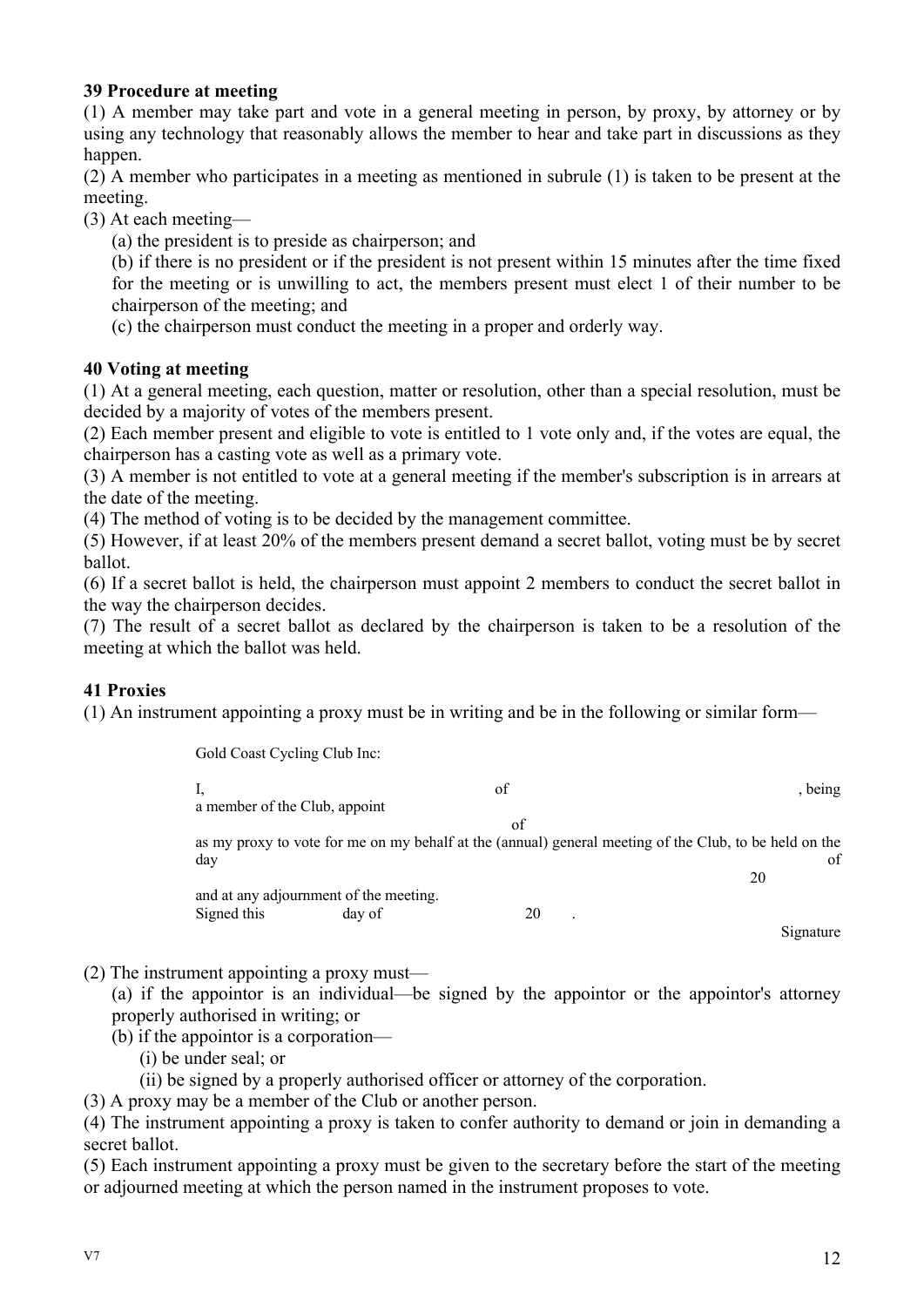(6) Unless otherwise instructed by the appointor, the proxy may vote as the proxy considers appropriate.

(7) If a member wants a proxy to vote for or against a resolution, the instrument appointing the proxy must be in the following or similar form -

> Gold Coast Cycling Club Inc: I, being of the set of the set of the set of the set of the set of the set of the set of the set of the set of the set of the set of the set of the set of the set of the set of the set of the set of the set of the set of t a member of the Club, appoint of as my proxy to vote for me on my behalf at the (annual) general meeting of the Club, to be held on the day day and the contract of the contract of the contract of the contract of the contract of the contract of the contract of the contract of the contract of the contract of the contract of the contract of the contract of th 20 and at any adjournment of the meeting. Signed this day of 20 Signature This form is to be used \*in favour of/\*against [*strike out whichever is not wanted*] the following resolutions— [*List relevant resolutions*]

#### **42 Minutes of general meetings**

(1) The secretary must ensure full and accurate minutes of all questions, matters, resolutions and other proceedings of each general meeting are entered in a minute book.

(2) To ensure the accuracy of the minutes of each general meeting, the minutes must be moved and seconded by members who were present at that meeting. The minutes of each general meeting must be signed by the chairperson of the meeting, or the chairperson of the next general meeting, verifying their accuracy.

- (3) If asked by a member of the Club, the secretary must, within 28 days after the request is made—
	- (a) make the minute book for a particular general meeting available for inspection by the member at a mutually agreed time and place; and
	- (b) give the member copies of the minutes of the meeting.
- (4) The Club may require the member to pay the reasonable costs of providing copies of the minutes.

#### **43 By-laws**

(1) The management committee may make, amend or repeal by-laws, not inconsistent with these rules, for the internal management of the Club.

(2) A by-law may be set aside by a vote of members at a general meeting of the Club.

#### **44 Alteration of rules**

(1) Subject to the Act, these rules may be amended, repealed or added to by a special resolution carried at a general meeting.

(2) However an amendment, repeal or addition is valid only if it is registered by the chief executive.

#### **45 Common seal**

(1) The management committee must ensure the Club has a common seal.

- (2) The common seal must be—
- (a) kept securely by the management committee; and
- (b) used only under the authority of the management committee.

(3) Each instrument to which the seal is attached must be signed by a member of the management

- committee and countersigned by—
	- (a) the secretary; or
	- (b) another member of the management committee; or
	- (c) someone authorised by the management committee.